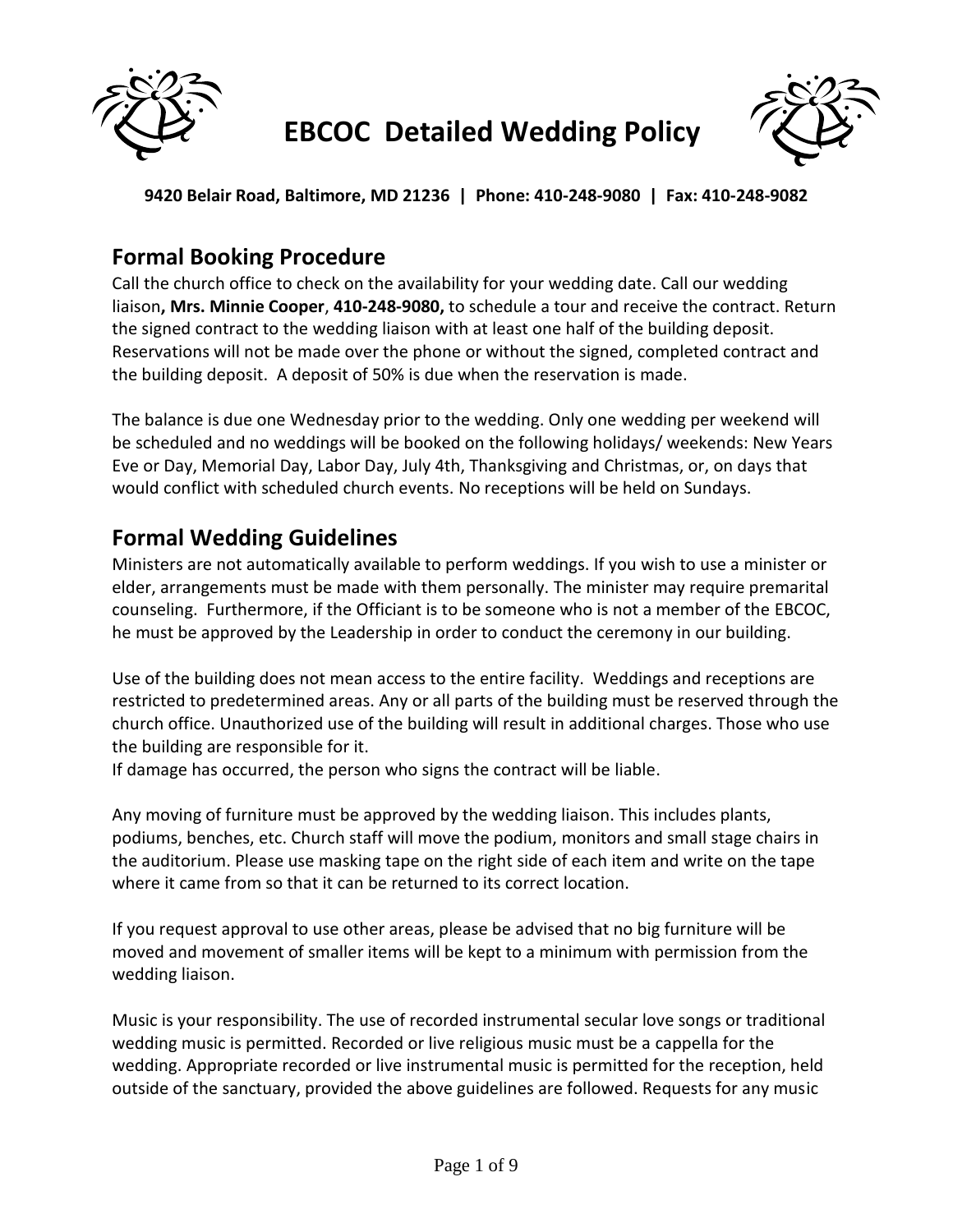other then a cappella must be submitted to the wedding liaison for approval **one week** before the wedding.

Weddings must begin no later than 4:00 p.m. The wedding party should plan to be completely finished, cleaned up, and out of the building no later than 11 p.m. However, Saturday weddings must begin no later than 4 p.m. and must be completely finished, including cleaning, by no later than 8p.m. to allow time to prepare for Sunday. A \$75 per hour late fee will be deducted from your security deposit if you go past the allotted times.

For security reasons, please do not leave anything of value unattended. This includes dressing rooms, foyers, wedding gifts and the reception area. **EBCOC is not responsible for lost, stolen or damaged items**. The East Baltimore building opens at 9:00 a.m. and closes at 9:00 p.m. unless prior arrangements have been made.

Smoking and drinking of alcoholic beverages is **not** permitted anywhere in the building or on the parking lot.

Clean up is the responsibility of the wedding party this includes removal of decorations, sweeping, vacuuming, dishwashing, mopping, carrying out trash, etc. There will be a charge of \$150 for clean –up charges if necessary.

Please keep food and drinks in the kitchen and fellowship hall areas only.

Red, purple, or dark colored beverages are strongly discouraged because of staining.

Plastic should be put under all areas where the cake is to be cut and served to prevent possible damage to the carpet.

Birdseed, glitter, confetti, bubbles, real flower petals, etcetera are not to be used in the building. If you use them outside, please clean up the outside area. Rice should not be used under any circumstances.

Candles are not allowed in high traffic areas. Discuss candle usage with the wedding liaison. Only dripless/smokeless candles are to be used. Plastic must be placed under any candles not enclosed in glass.

No tacks, nails, staples, tape or any other item that might deface the building, are permitted. If in doubt, please ask the wedding liaison so you will not be charged for damages.

All multimedia must be compiled and presented to the wedding liaison **one week before the wedding for review.** You will need to arrange for two people. One person to run the video/PowerPoint and one person to run the sound/lighting equipment. The following people are authorized for this work: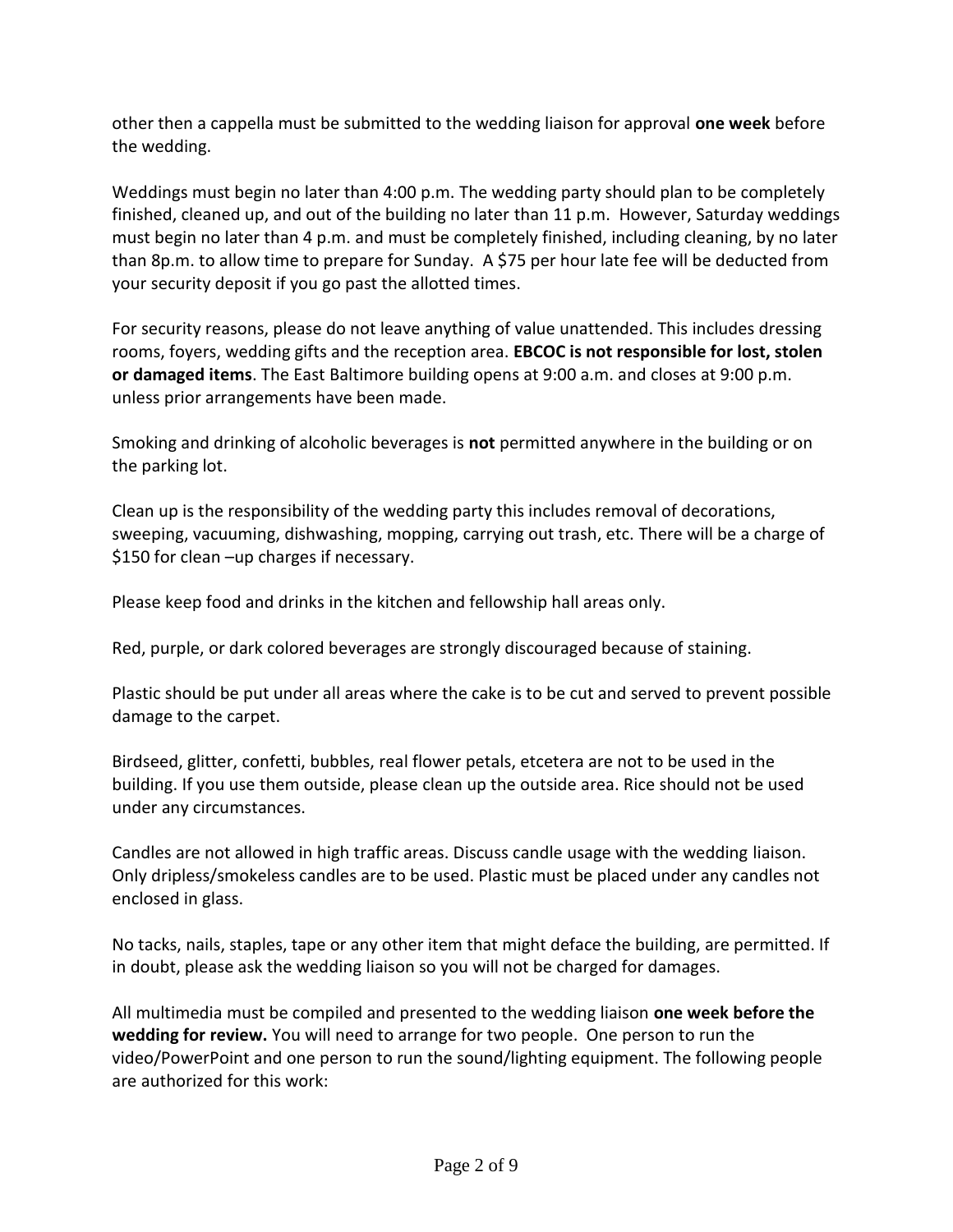Charles Taylor; Terrence Small; Donta Tyson

Each person you select should be paid for his time. You are asking them to give up two nights of their time. A suggested gratuity is \$50 for each person.

### **Fee Schedule**

|                                   | <b>MEMBER</b>  | <b>NON MEMBERS</b> |
|-----------------------------------|----------------|--------------------|
| Auditorium Wedding                | S <sub>0</sub> | \$250              |
| Non Auditorium Wedding            | \$0            | \$200              |
| Reception only (Off-site Wedding) | \$0            | \$100              |
| <b>Security Deposit</b>           | \$250          | \$250              |

Payment Schedule: Half of fees due at time of reservation. Balance due 1 week prior to wedding.

(Fee Schedule effective March 2011)

| Minister               | \$100.00 |
|------------------------|----------|
| Media                  | \$50.00  |
| <b>Wedding Liaison</b> | \$150.00 |
| Kitchen Staff          | \$100.00 |

If food is catered and served by the East Baltimore church kitchen staff it must be prepared in advance and delivered to the building. Kitchen staff \$50.00

If you decide to use your own caterer and servers two members of the East Baltimore church of Christ kitchen staff must be present.

We can provide table cloths, there is a \$15.00 per table cloth fee for cleaning or you can provide your own.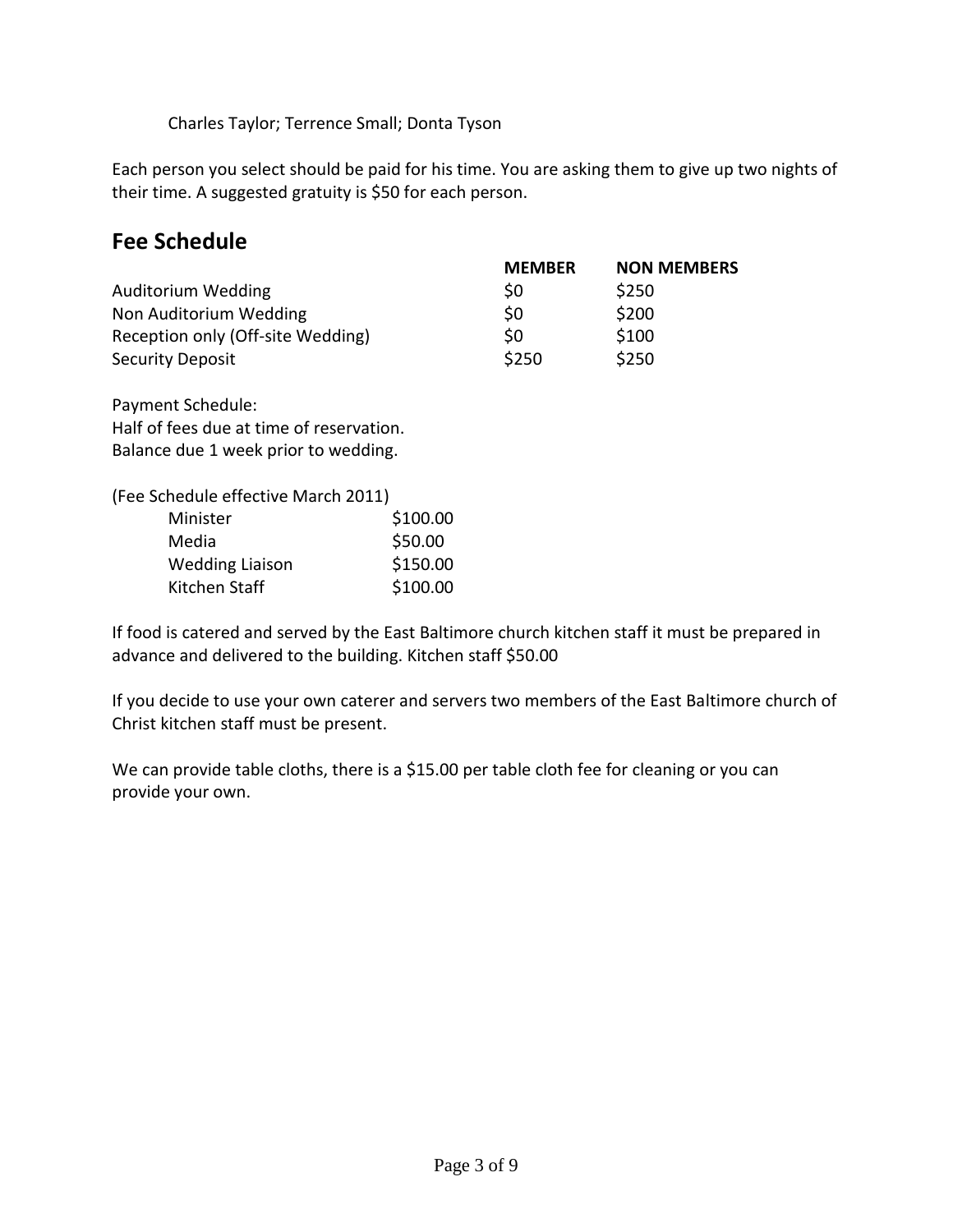## **Wedding Information**

| <b>Bride</b>                           | Groom                        |                                        |  |
|----------------------------------------|------------------------------|----------------------------------------|--|
|                                        |                              |                                        |  |
|                                        |                              |                                        |  |
|                                        |                              |                                        |  |
| <b>Wedding Information</b>             | <b>Rehearsal Information</b> |                                        |  |
| Date __________________                |                              |                                        |  |
|                                        |                              | Rehearsal Dinner _____________________ |  |
|                                        |                              |                                        |  |
| Reception Area _______________________ |                              |                                        |  |
|                                        |                              |                                        |  |
|                                        |                              |                                        |  |

I hereby acknowledge and agree to assume liability of payment for damages to the property or facilities as determined by the replacement made or repair required. I also agree to observe all building use policies of the East Baltimore Church of Christ. I understand that a non-refundable deposit is required at the time a date is reserved on the church calendar.

| Signature |                |      |         | Date        |  |
|-----------|----------------|------|---------|-------------|--|
|           | Contact Number |      |         | Cell number |  |
|           | Deposit        | Date | Balance | Check #     |  |
|           | Payment        | Date | Balance | Check #     |  |
|           | Payment        | Date | Balance | Check #     |  |

*Note: The minister and/or elders have the right to make any adjustments necessary in this policy to assure that all things are done in decency and in order.*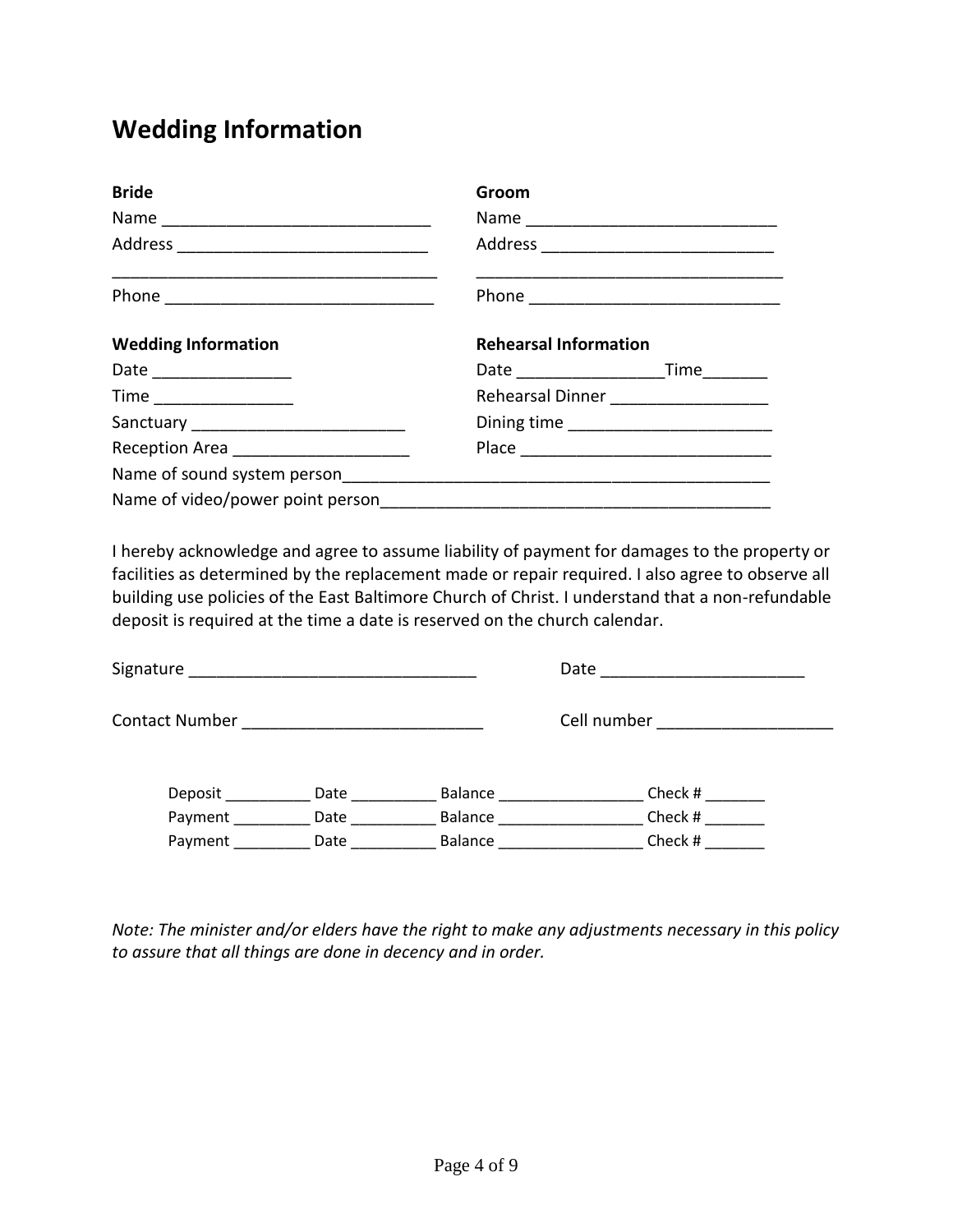### **Wedding Party Responsibilities**

#### **Before**

\_\_\_\_\_ Consult with wedding liaison on decorations and the proper use of candles.

- \_\_\_\_\_ Secure a person (authorized by this policy) to run the sound and lighting and discuss needs. Name
- Secure a second person (authorized by this policy) to run your PowerPoint or video and discuss equipment needs. Name
- Provide your media to the office one week prior to the wedding to make sure it runs smoothly.
- Provide wedding music to office one week prior for approval.
- \_\_\_\_\_ Pay the remaining balance and the \$250 security deposit (two separate checks) 1 week prior to wedding.
- \_\_\_\_\_ Check with wedding liaison to determine when you may begin decorating. \_\_\_\_\_ Secure keys if necessary from the wedding liaison.

#### *Wedding Day*

Arrive at least 1/2 hour early.

#### **After**

- \_\_\_\_\_ Remove and put away all decorations, flowers, candles, tulle, etc with supervision from the Wedding Liaison from any and all areas used by the wedding party. Any items used must be cleaned thoroughly.
- \_\_\_\_\_ Check all rooms used by the wedding party. Remove all items and clean up rooms used by wedding party. Empty all trash cans into the trash cans located in the kitchen.
- Sweep and spot mop the kitchen floor if any spills occurred.
- \_\_\_\_\_ Return all church items to wedding liaison no later than 3 hours after wedding. Security deposit will be mailed to you one week after your wedding if no damage has been done and you have not exceeded the time allotment.
- \_\_\_\_\_ Arrange for any church items used to be cleaned and returned to the building by 5p.m. the next weekday.
- Remove any signs you have placed on from doors.

### **Wedding Liaison Responsibilities**

#### *Before*

- Show the building, supplies and decorations available to the wedding party.
- \_\_\_\_\_ Provide and discuss the fee schedule.
- \_\_\_\_\_ Give advice and consultation regarding any and all aspects of the wedding. \_\_\_\_\_ Answer questions from the bridal party.
- Discuss candle usage and wedding party responsibilities.
- Provide plastic for any areas where candles will be used or food will be served.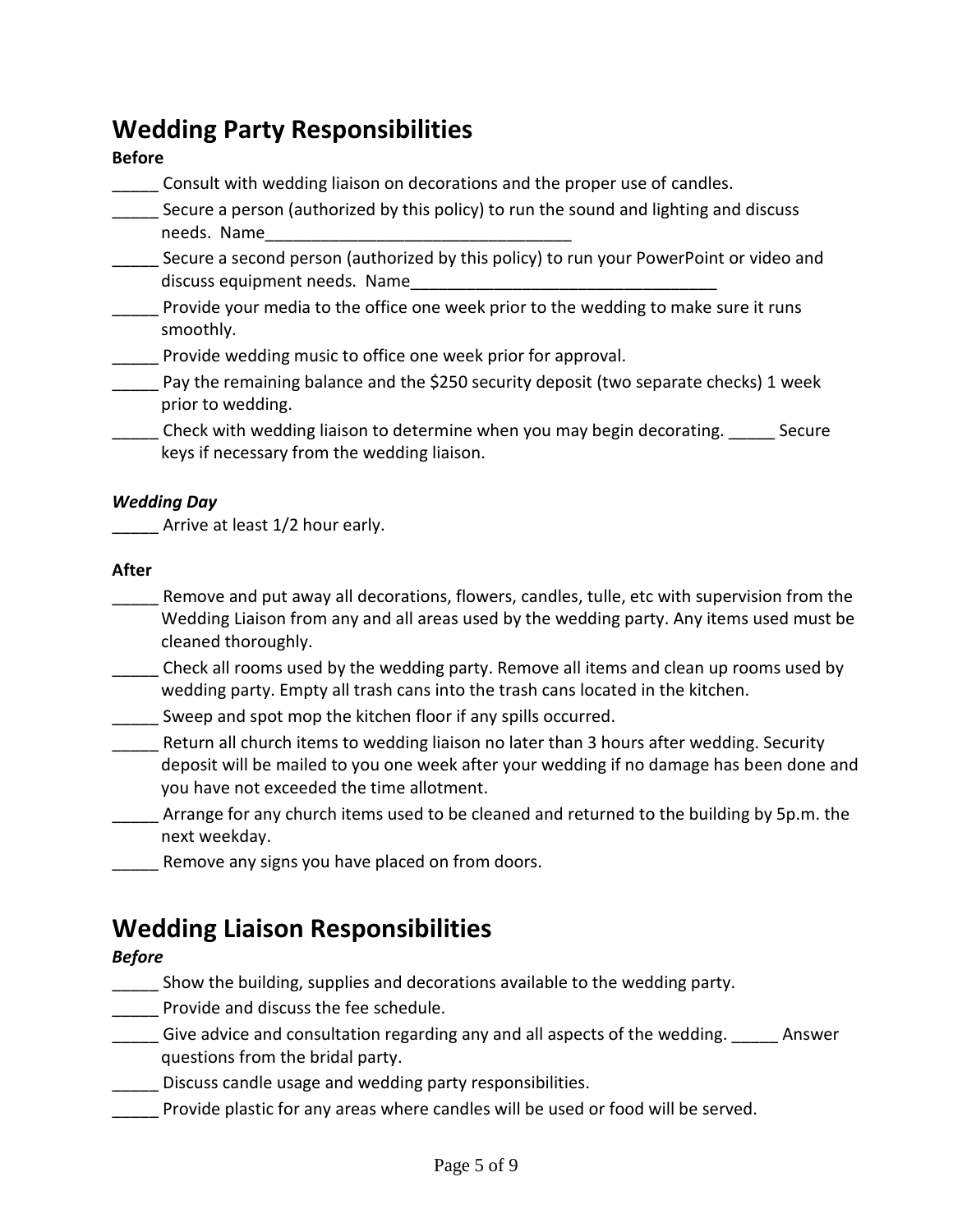\_\_\_\_\_ Consult with wedding party two weeks prior to the date about their responsibilities.

\_\_\_\_\_ Check with the party the day before the wedding to answer any last minute questions or compliance issues.

#### *Wedding Day*

Be available one hour before the wedding to make sure everything is in place.

#### *After*

- **\_\_\_\_\_** Ensure that the wedding party follows the cleanup guidelines in all areas used.
- Receive church items from the wedding party no later than 3 hours after the wedding begins.
- \_\_\_\_\_ Consult with building ministry leader to make sure all guidelines have been followed. If so, return the signed form to the office and instruct them to mail the security deposit to the bride.

# **Office Responsibilities**

#### *Before*

Receive and document the deposit.

- Receive the balance and security deposit one week before the wedding.
- Receive the wedding music and PowerPoint presentation at least one week before the wedding.

#### *After*

Return the security deposit to bride minus any monies due after approval from wedding liaison.

# **Custodian Responsibilities**

#### *Before*

- \_\_\_\_\_ Consult with building ministry leader to determine when the air conditioning needs to be turned on for the rehearsal and the wedding day.
- Remove the podium, benches and monitors from the front of the auditorium.
- \_\_\_\_\_ Check that the facility looks nice for the wedding, including vacuuming the floors and inspecting bathrooms for cleanliness and supplies. This can be done after the rehearsal or before the wedding.

#### *After*

- Vacuum auditorium and replace stage furniture.
- Set up any rooms used by the wedding party for classes
- Spot-check all areas used by the wedding party for compliance.
- Use a leaf blower where the bride and groom left mess if necessary.

### **Sound and PowerPoint Responsibilities**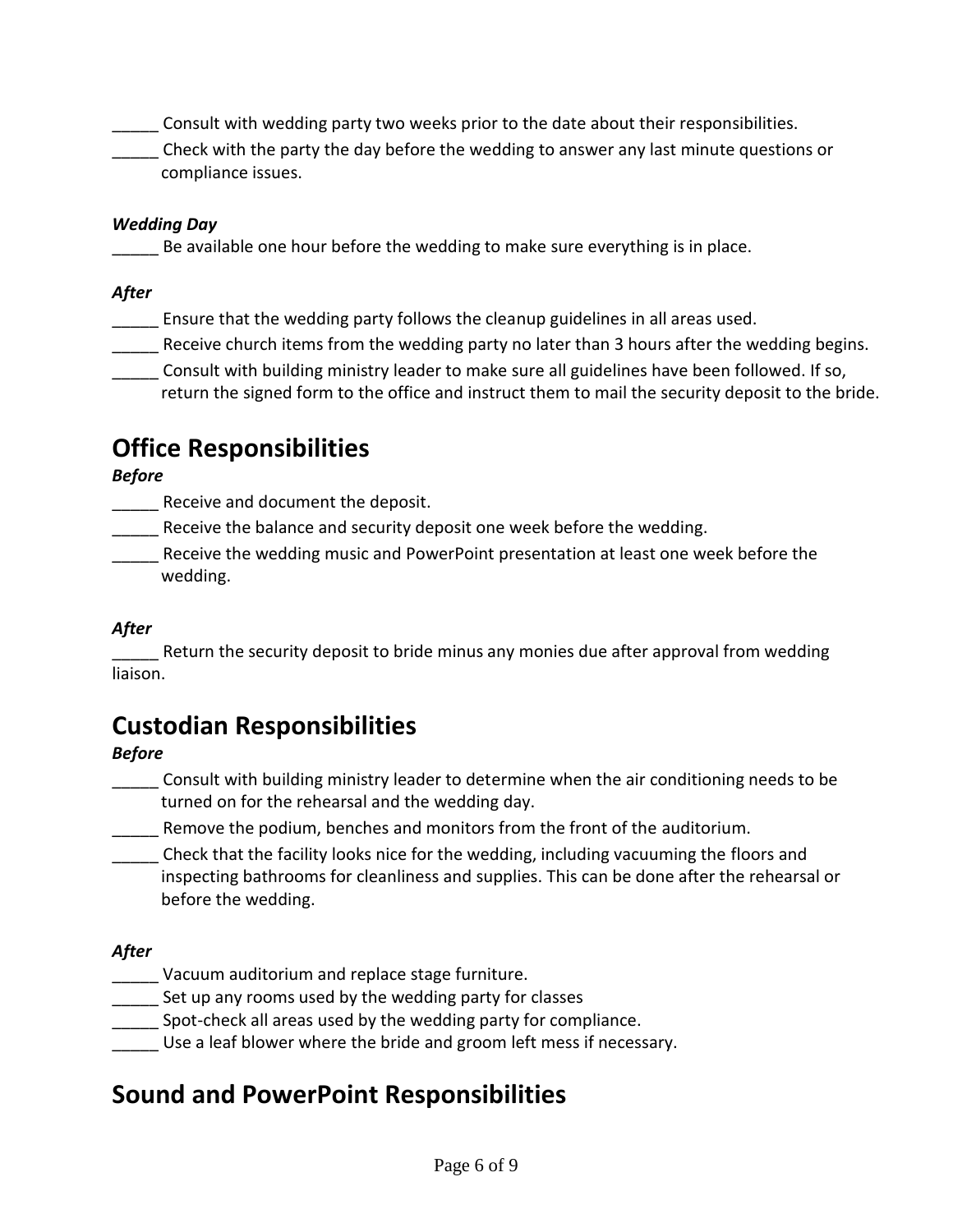#### *Rehearsal*

\_\_\_\_\_ Arrive 20 minutes before rehearsal and make sure all equipment is functioning properly.

**\_\_\_\_\_** Put a microphone on those who need it and make sure they are working properly. Wedding Day

#### *Wedding Day*

- \_\_\_\_\_\_ Arrive 30 minutes early.
- \_\_\_\_\_ Check to see that all equipment is functioning properly.
- \_\_\_\_\_ Collect and put microphones and other equipment away.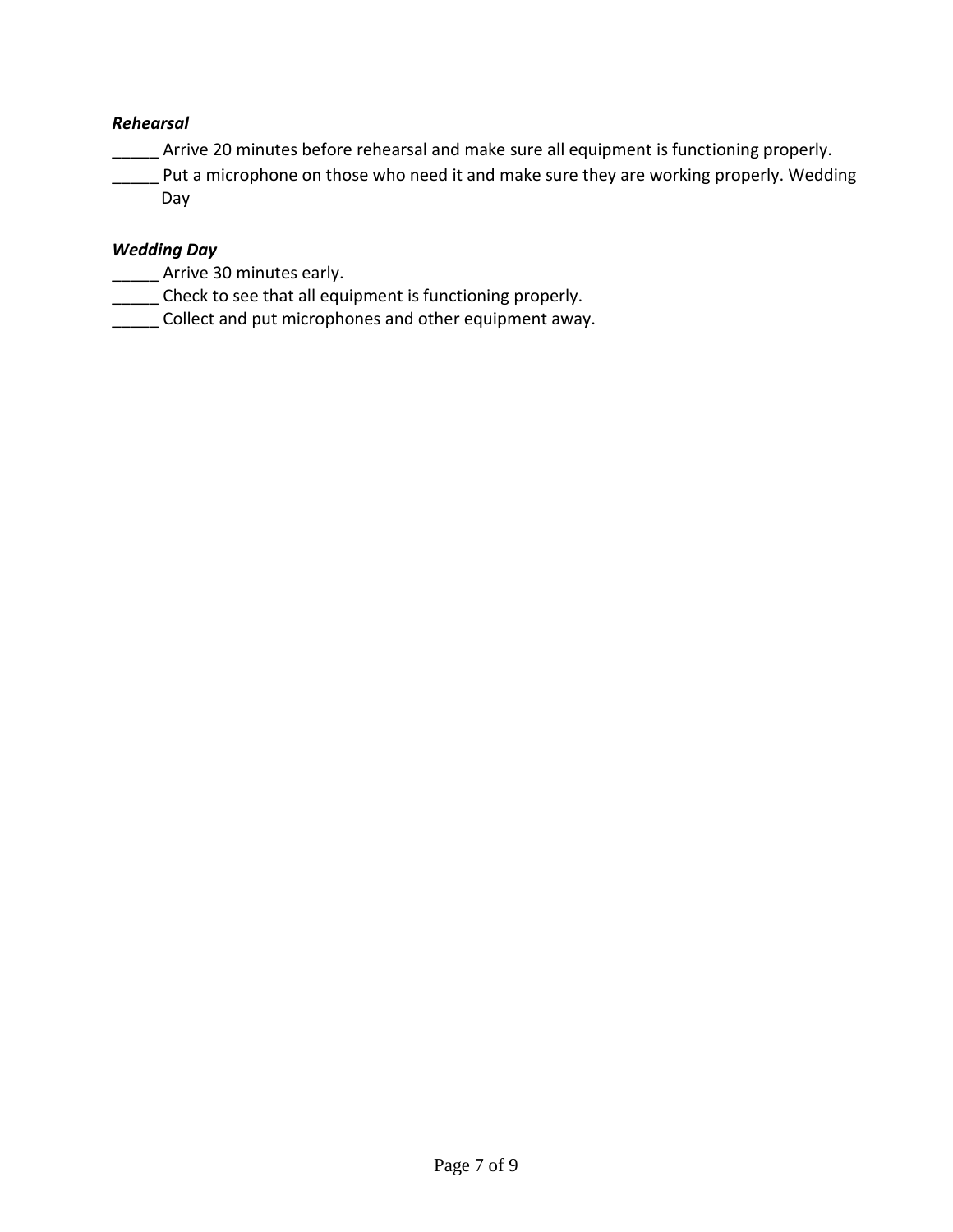#### **Tips for the Bride**

The best advice is to enlist lots of help. Preparing for your wedding ceremony and reception is a lot of work and the more people you have helping, the easier it will be for everyone. We would suggest multiple helpers in addition to your parents and the groom's parents. The wedding party is responsible for all setup and cleanup. Please ask all your help to stay until everything is finished.

You will need to have someone to run your rehearsal (line up wedding party, send them in, etc). The wedding liaison can do this but you will need to let her know ahead of time that you need her to fill this role.

It is a good idea to have one person who is around for everything and knows where and how things were set up and where items were borrowed. It is a good idea to have someone in charge of the reception. This person should know all the details. A separate person for both the bride's table and the groom's table is also a good idea. A team to take down the wedding decorations and a cleanup team for after the reception is recommended. All rooms used must be cleaned thoroughly and all items used must be cleaned and put away. Take care when decorating, as you will be charged for any damage to our facilities.

If you are renting any items that cannot be returned until Monday, please let the wedding liaison know. They can be left at the building (in a safe place) but the church is not responsible for any theft or damage.

Please know your plan before your rehearsal begins. All rehearsals will begin at 7 p.m. There is a two-hours timeframe allotted for rehearsal. Please make sure all the wedding party is here on time as additional rehearsal time will cost \$1 per minute from your security deposit.

You need someone to run the sound/lighting and the video/PowerPoint. This person should be paid for the two nights they are giving up and it would be nice to invite them to the rehearsal dinner. All your wedding music needs to be burned on one CD or tape in the order you are having it in your ceremony. The pre wedding music can be on a different CD or tape.

Put a trusted fiend in charge of the bride's room. She will be responsible for keeping the room secure and cleaning it up when the wedding is over. Likewise for the groom's room. Weddings are prime targets for thieves. Do not leave valuables unattended. During the wedding it is a good idea to have someone in the reception and kitchen areas.

If you are not taking all your pictures before the wedding, go directly to the reception following the ceremony. Take your cake and punch pictures, then return to the ceremony site for the rest of your "together" pictures. This allows your guests to enjoy the reception and ensures that the crowd won't leave because they have waited too long to partake of the refreshments. As you plan your schedule, remember: pictures always take longer than you expect!